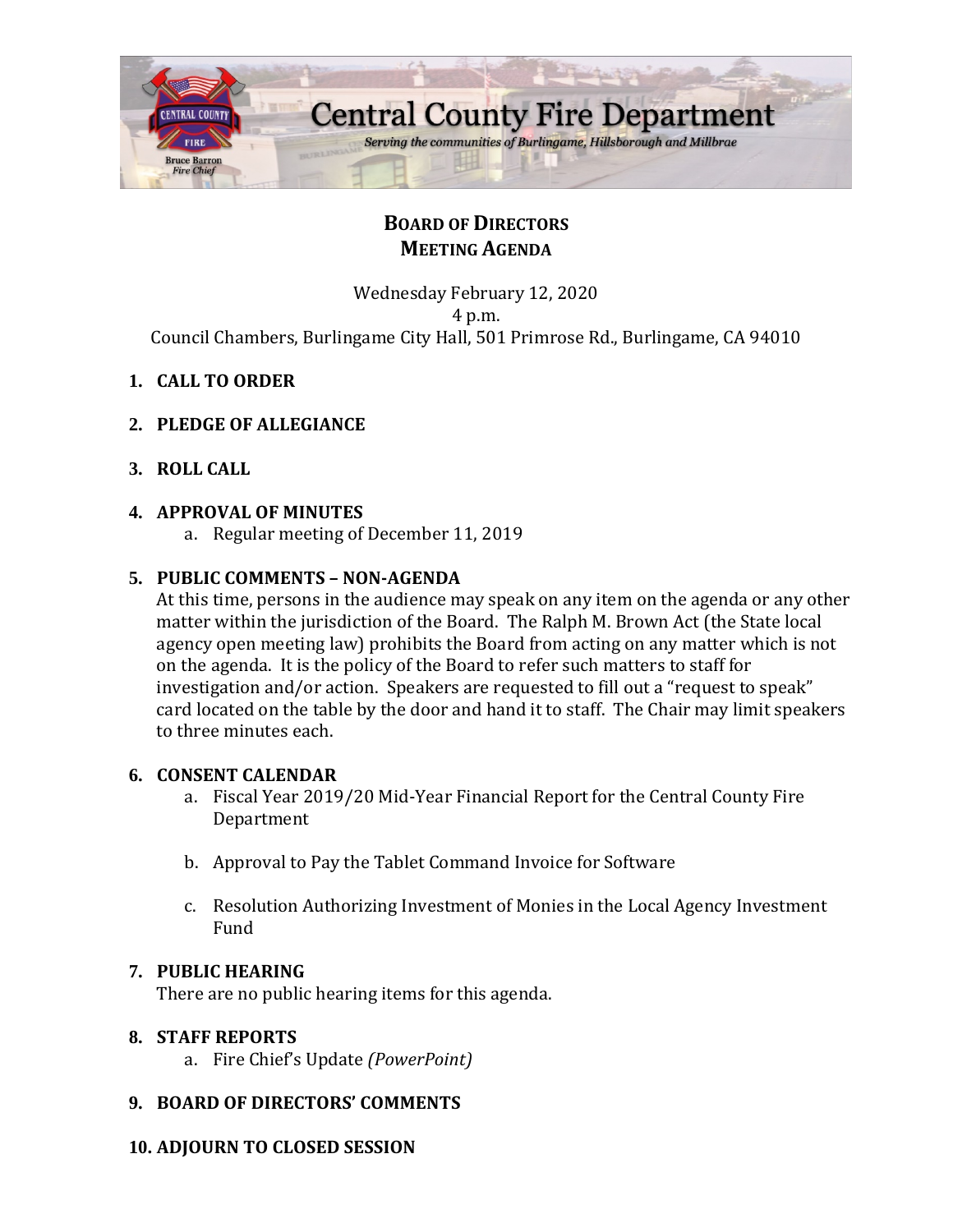

# **11. CLOSED SESSION**

a. Conference with Labor Negotiator for Unrepresented Clerical (Sr. Accounting Technician, Accounting Technician, Service Clerk and Fire Prevention Specialist), Unrepresented Mechanics (Mechanic Supervisor and Mechanic) and Unrepresented Community Risk and Resiliency Specialist (GC#54957.6(a)). Agency Negotiator: Kristin Armbruster, HR Manager, Town of Hillsborough.

*NOTICE: Any attendees wishing accommodations for disabilities please contact the Secretary at (650) 558-7600 at least 24 hours before the meeting. A copy of the agenda packet is available for public review at the Fire Administration Offices, 1399 Rollins Road, Burlingame from 8:00 a.m. to 4:00 p.m. before the meeting and at the meeting.*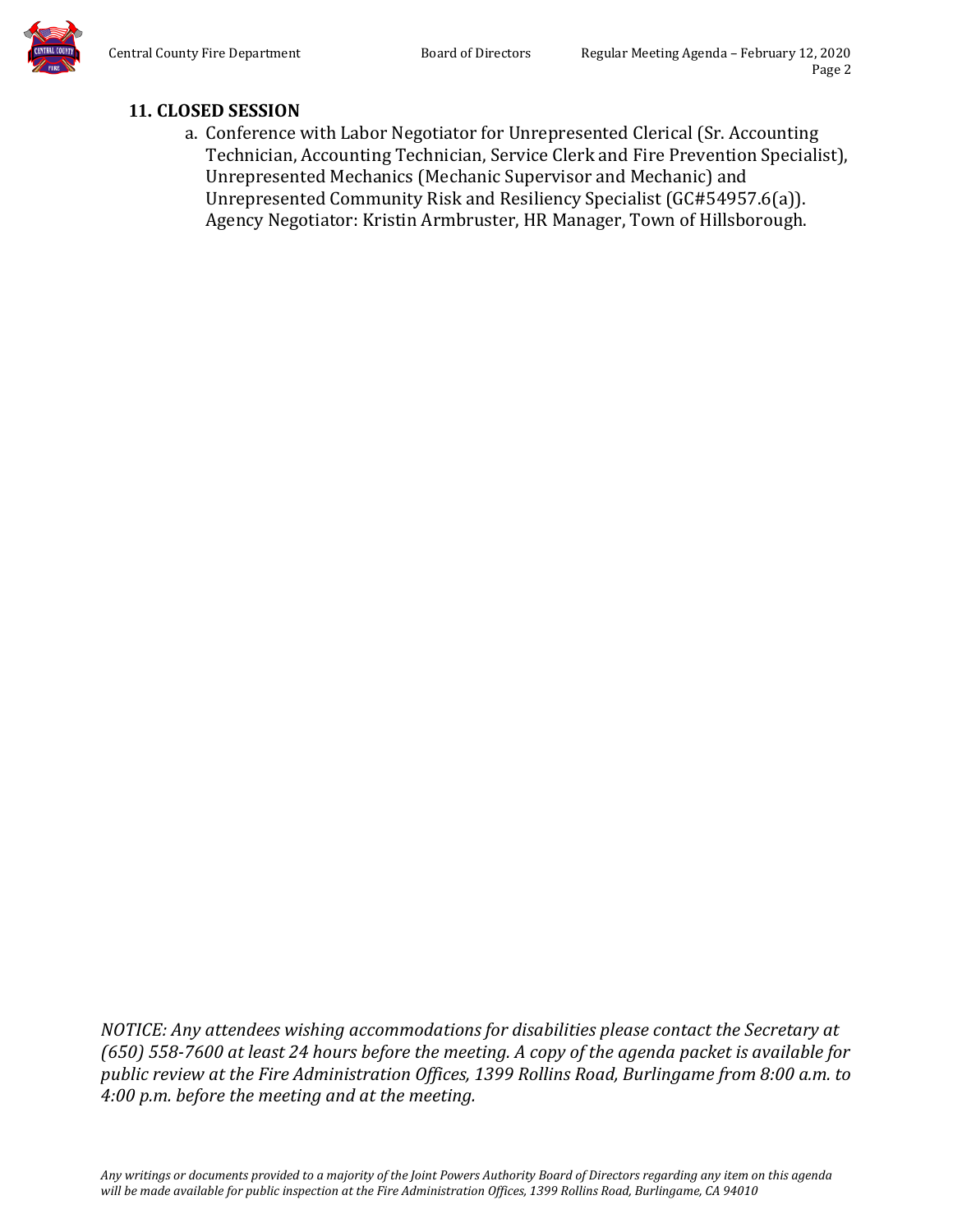

BOARD OF DIRECTORS MEETING MINUTES *(Unapproved)* Regular Meeting, Wednesday December 11th, 2019

## **1. CALL TO ORDER**

The meeting was called to order at 4:35 p.m.

### **2. PLEDGE OF ALLEGIANCE**

### **3. ROLL CALL**

All Board Members were present. Board Member Brownrigg was not present for approval of minutes and the consent calendar items.

### **4. APPROVAL OF MINUTES**

a. Regular meeting of December 11, 2019

Board Member Chuang motioned to approve. Board Member Ortiz seconded the motion. Approved 3-0-1.

### **5. PUBLIC COMMENTS – NON-AGENDA**

There were no public comments.

### **6. PRESENTATION**

a. Commendation for Fire Chief John Kammeyer

The commendation was presented to Chief Kammeyer after the discussion on reserve policy. Board Chair Benton summarized the commendation. It was noted that during his tenure in the fire service Chief Kammeyer helped implement many county-wide programs.

Board Member Brownrigg commended Chief Kammeyer and the men and women of CCFD for all that they do for the communities they serve and for the trust they have built with the people. Board Member Brownrigg thanked Chief Kammeyer for his service stating he has made the organization stronger.

Board Member Chuang spoke about Chief Kammeyer's role in the implementation of the County Tactical Medic team. Board Member Chuang thanked Chief Kammeyer for his service stating that he is leaving behind a strong legacy.

Board Member Ortiz commended Chief Kammeyer for his strong leadership.

Board Chair Benton presented the commendation to Chief Kammeyer.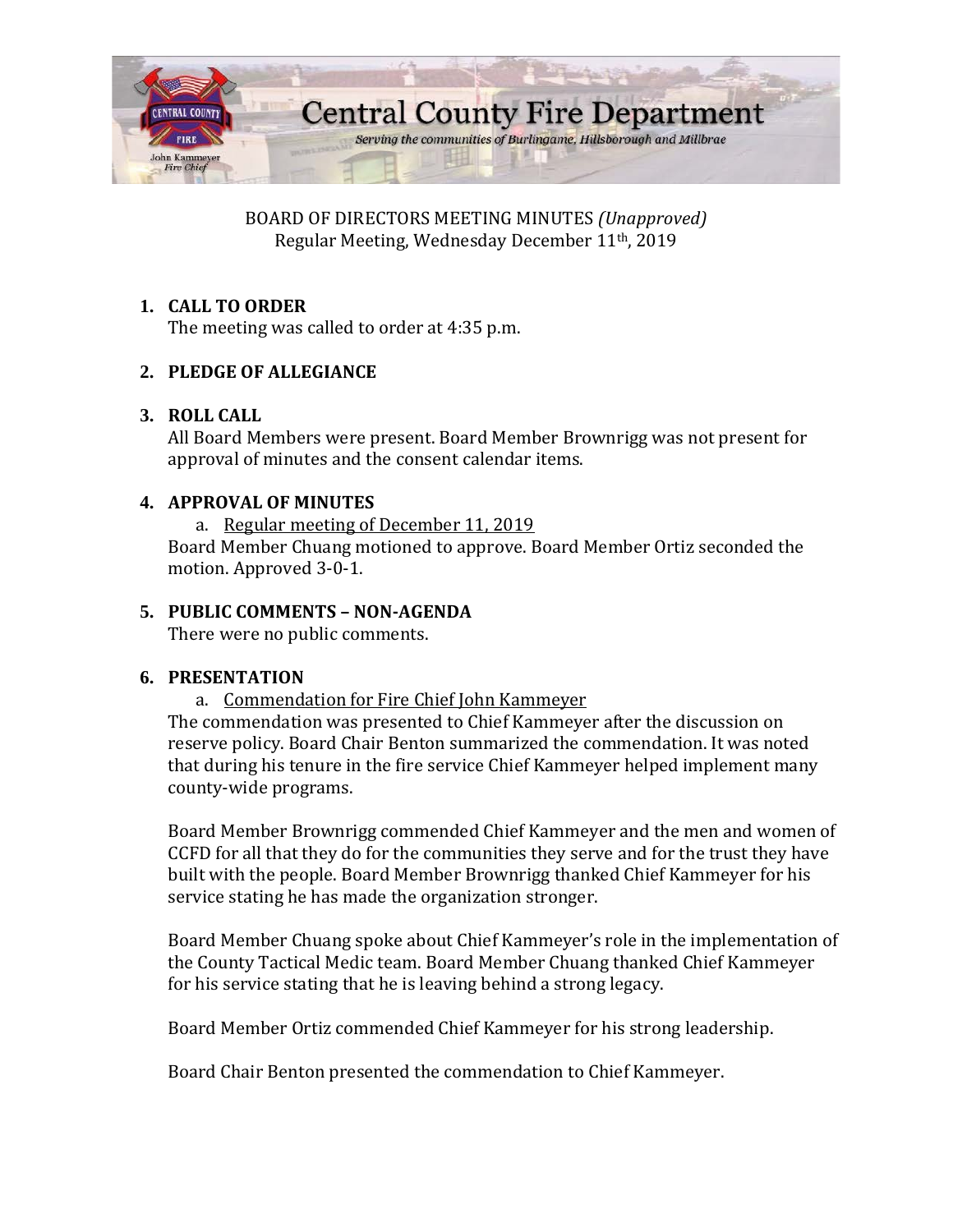Chief Kammeyer thanked the Board for their kind words and for allowing him the opportunity to serve them and the communities of Burlingame, Hillsborough and Millbrae.

Chief Kammeyer expressed his gratitude for the support given by the City Managers, particularly Chief Administrative Officer Lisa Goldman.

Board Chair Benton thanked the firefighters present for their service.

### **7. CONSENT CALENDAR**

- a. Resolution Approving the CCFD Personnel Rules as Amended
- b. Resolution Approving Changes to the Summary of Benefits for Management Unit Employees
- c. Resolution to Adopt the Salary Schedule for the Central County Fire **Department**
- d. Resolution Approving the Sixth Amended Joint Powers Agreement of the Fire Agencies Insurance Risk Authority and the Updated Liability Risk Coverage Agreement

Board Member Chuang motioned to approve all items on the consent calendar. Board Member Ortiz seconded the motion. Approved 3-0-1.

### **8. PUBLIC HEARING**

There were no public hearing items for this agenda.

## **9. STAFF REPORTS**

a. Fire Chief's Update

Chief Kammeyer gave a brief update:

- Hired seven firefighters; five entry-level and two laterals
- One firefighter currently in the Academy and will graduate in January
- Standards of Cover Chief Barron and Deputy Chief Giacotto will bring more information to the Board in the early part of 2020
- Currently holding interviews for a Fire Prevention Specialist; anticipated start date is mid-January
- WUI presentation to Hillsborough Council at December 9<sup>th</sup> meeting

Chief Kammeyer thanked the Board for their support during his tenure as Chief.

Board Chair Benton commented in reference to the seven new firefighters, stating the importance of institutional knowledge as the department continues to hire. A brief discussion continued regarding the probationary period process for new firefighters. Board Member Chuang asked about the intern program. Chief Kammeyer stated the intern program is an integral part of CCFD and the hiring process. The discussion continued briefly.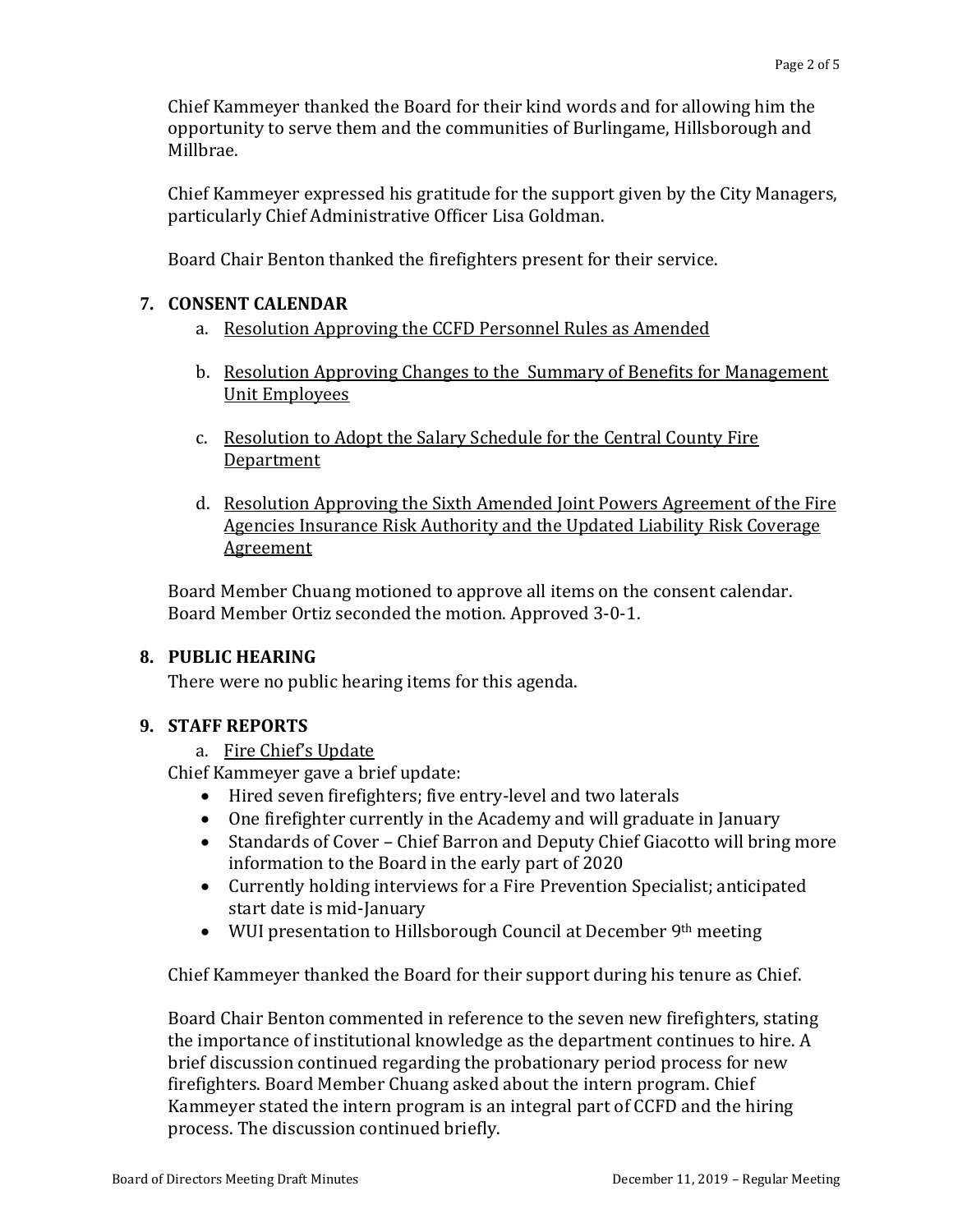b. Discussion of Reserve Policies

Finance Director Jan Cooke spoke on this item.

- CCFD currently has reserves of \$1.2 million accumulated over the last four years
- The reserves would be built over time as net excess revenue is reserved

Ms. Cooke outlined a couple of different options in the staff report.

- Build reserves to contingency policy level first
- Split the remaining net excess between retirement reserve and capital reserve with 90% to pension and 10% to capital. Allocating monies to the retirement reserves would help mitigate future budget impacts resulting from the projected CalPERS increases over the next 10-15 years.

There was a brief discussion on this item. Board Member Ortiz stated that in reviewing the CAFR he did not see that there would be enough excess revenues to build up reserves and asked if consideration has been given to increasing the contributions from the member cities to increase reserves. Mr. Ortiz stated he is in favor of building reserves but does not think it is feasible to bank on excess revenues year over year. Chief Kammeyer stated that one of the reasons staff is addressing this now is because the excess revenues at year end FY18/19 were higher than expected due to the reorg of the Training Division.

As a reminder, Chief Administrative Officer Lisa Goldman stated that any potential increase of over 3% in contributions from the cities will require a conversation with elected officials for the City of Millbrae, as stated in the contract.

Board Member Brownrigg agreed that staff and the Board should look at the possible impacts of increased contributions and suggested that in the new year the Board consider a conversation specific to pension liabilities. Board Member Brownrigg also requested staff to complete an analysis of the partnership with the City of Millbrae. Ms. Goldman commented that staff has started the process of an analysis but will need to gather some additional data before completing.

After some further discussion Board Members stated they were in support of a reserve policy but would like to further explore what it would mean for the member cities if there were to be an increase in contributions.

Board Chair Benton stated he attended the Millbrae Council Fire Sub-Committee meeting with Chief Administrative Officer Lisa Goldman and Chief Kammeyer a few weeks prior and it was a positive meeting.

### **10. NEW BUSINESS**

a. Resolution Accepting the Comprehensive Annual Financial Report (CAFR) for the Fiscal Year Ended June 30, 2019

Finance Director Jan Cooke stated that pages 38 and 73 of the CAFR report will be replaced with updated pages. The updated pages were included with the agenda packet received by the Board.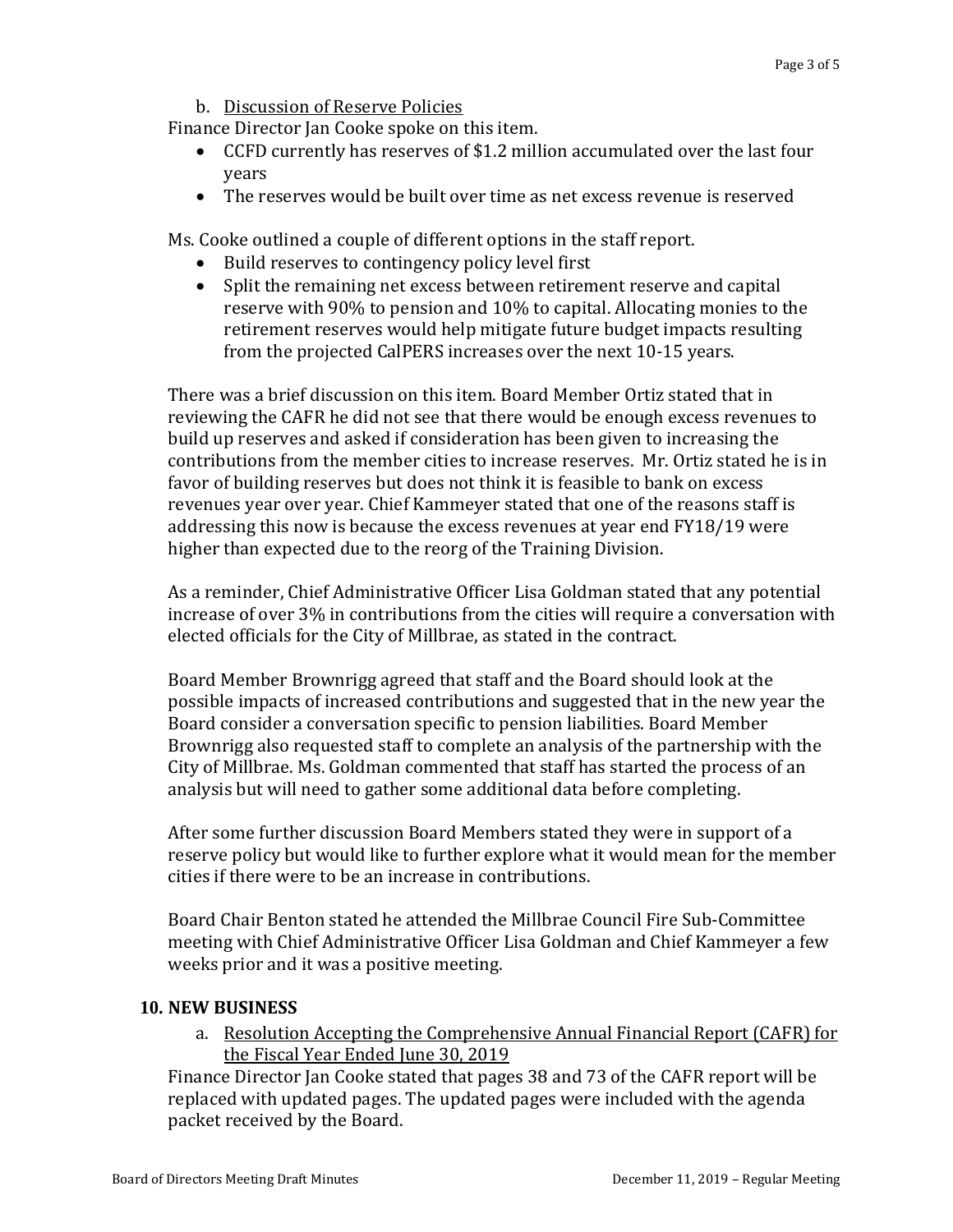Ms. Cooke introduced Mr. Ahmed Badawi, President of Badawi and Associates, the auditors for Central County Fire Department. Mr. Badawi gave a PowerPoint presentation outlining the audit. The key points addressed included:

- Auditors have issued an unmodified opinion for the CCFD audit
- Financial statements are fairly presented in all material respects
- Significant accounting policies have been consistently applied
- Estimates are reasonable
- Disclosures are properly reflected in the financial statements

Mr. Badawi's PowerPoint presentation is available on the CCFD website.

Board Member Brownrigg motioned to approve. Board Member Ortiz seconded the motion. Approved 4-0-0.

b. Resolutions Adopting an Investment Policy and Authorizing Investment of Monies in the Local Agency Investment Fund

The Board did not have any questions on this item. Board Member Chuang motioned to approve. Board Member Ortiz seconded the motion.

c. Resolution Authorizing the Chief Administrative Officer to Execute the Contract with Liebert Cassidy Whitmore for Legal Services

The Board did not have any questions on this item. Board Member Brownrigg motioned to approve. Board Member Ortiz seconded the motion.

d. Resolution Authorizing the Chief Administrative Officer to Execute a SaaS Agreement with 3Di, Inc. for Mapping and Inspection Software for the Wildland Urban Interface Program

Fire Marshal Christine Reed stated this will be a joint contract with San Mateo Consolidated Fire Department (SMC). There were a couple of language changes requested by the SMC attorney which were received by CCFD after the agenda packets were distributed. The requested changes were reviewed by General Counsel Jean Savaree.

Board Member Chuang motioned to approve. Board Member Ortiz seconded the motion. Approved as amended 4-0-0.

### **11. DISCUSSION BOARD OF DIRECTORS' COMMENTS**

Board Member Chuang thanked Fire Marshal Reed and Chief Kammeyer for their work on the community outreach for the Wildland Urban Interface Program in Hillsborough.

### **12. ADJOURN TO CLOSED SESSION**

The regular meeting adjourned at 5:29 p.m.

### **13. CLOSED SESSION**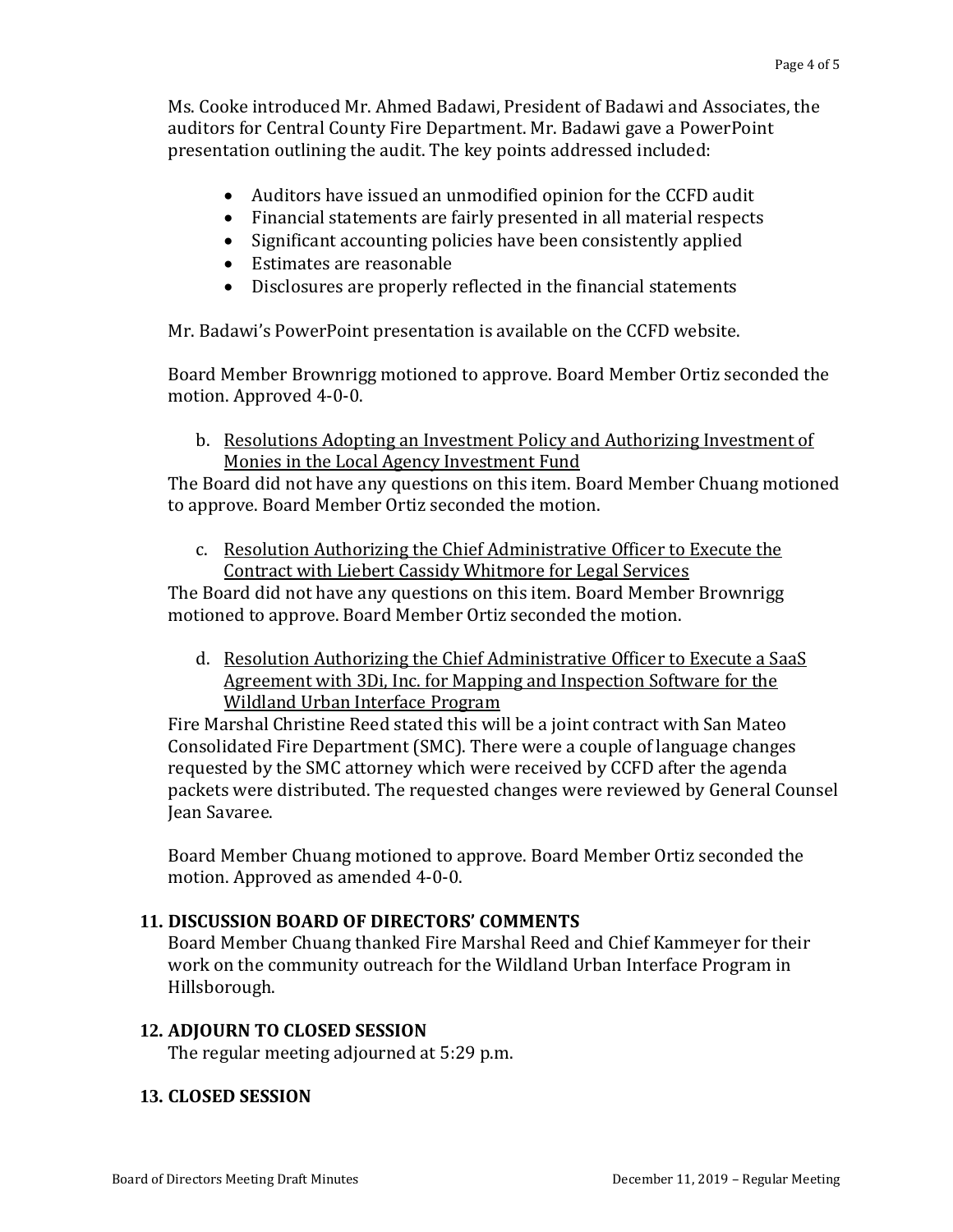a. Conference with Legal Counsel – Existing Litigation (Gov't Code Sec 54956.9(d)(1)): Name of Case: Don Chesney vs. Central County Fire Department; WCAB No. ADJ10593535, ADJ11038759 and ADJ11086187

### **14. ADJOURN CLOSED SESSION**

#### **15. REPORT FROM CLOSED SESSION**

No action was taken in closed session

### **16. ADJOURNMENT**

Closed session was adjourned at 6:04 p.m.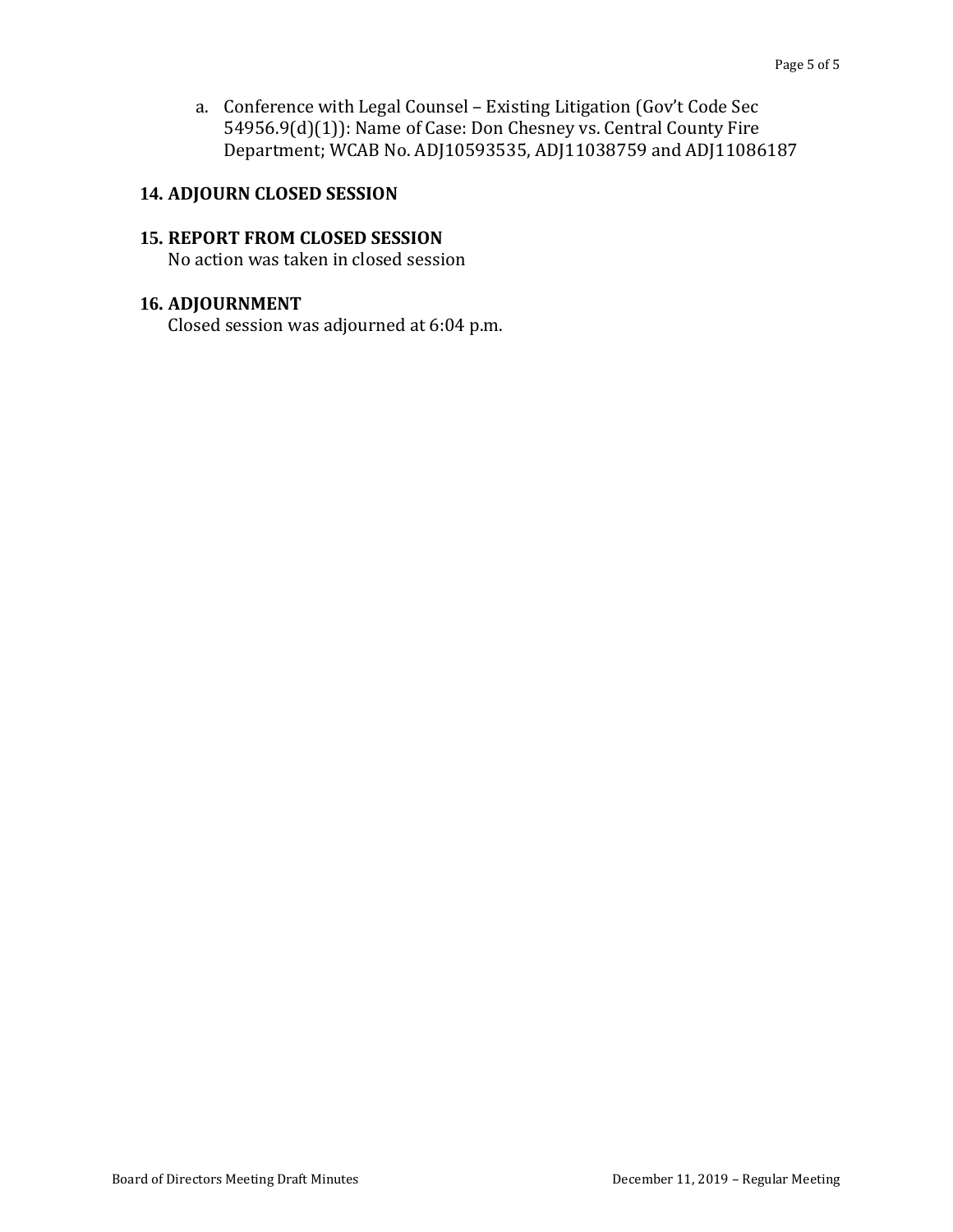

# **AGENDA ITEM:** 6a **STAFF REPORT MTG. DATE:** February 12, 2020

**TO:** Board of Directors

**DATE:** February 12, 2020

**FROM:** Bruce Barron, Fire Chief Jan Cooke, Finance Director

**APPROVED BY: \_\_\_\_\_\_\_\_\_\_\_\_\_\_\_\_\_\_\_\_\_\_\_\_\_\_\_\_\_\_\_\_\_\_** Lisa K. Goldman, CAO

**SUBJECT:** Central County Fire Department FY 19/20 Mid-year Financial Report

### **Recommendation:**

It is recommended that the Board of Directors receive the FY 19/20 Mid-Year Financial Report for the Central County Fire Department (CCFD).

### **Background:**

The CCFD mid-year review indicates that FY 19/20 net expenditures (expenditures net of operating revenue) are projected to be \$118k higher than adopted budget. Revenues are projected to be \$386k higher than budget due to reimbursement of the costs for strike team participation in statewide fires and other reimbursements. Expenditures are projected to be \$504K higher than adopted budget primarily due to higher overtime costs for staffing coverage due to open positions, increased apparatus maintenance, and hiring/training costs for new firefighters.

The following summarizes the primary differences in the mid-year projection as compared to the adopted budget.

- 1. Revenue:
	- Reimbursements for strike team participation in national and statewide events are pending receipt (+\$168k)
	- Reimbursements from the Insurance Fund for workers' compensation paid by the General Fund are projected to increase (+\$200k)
	- Other reimbursement programs are projected to exceed budget (+\$18k)
- 2. Expenditures:
	- Salary and benefits are projected to exceed budget primarily due to overtime costs. (+\$423k)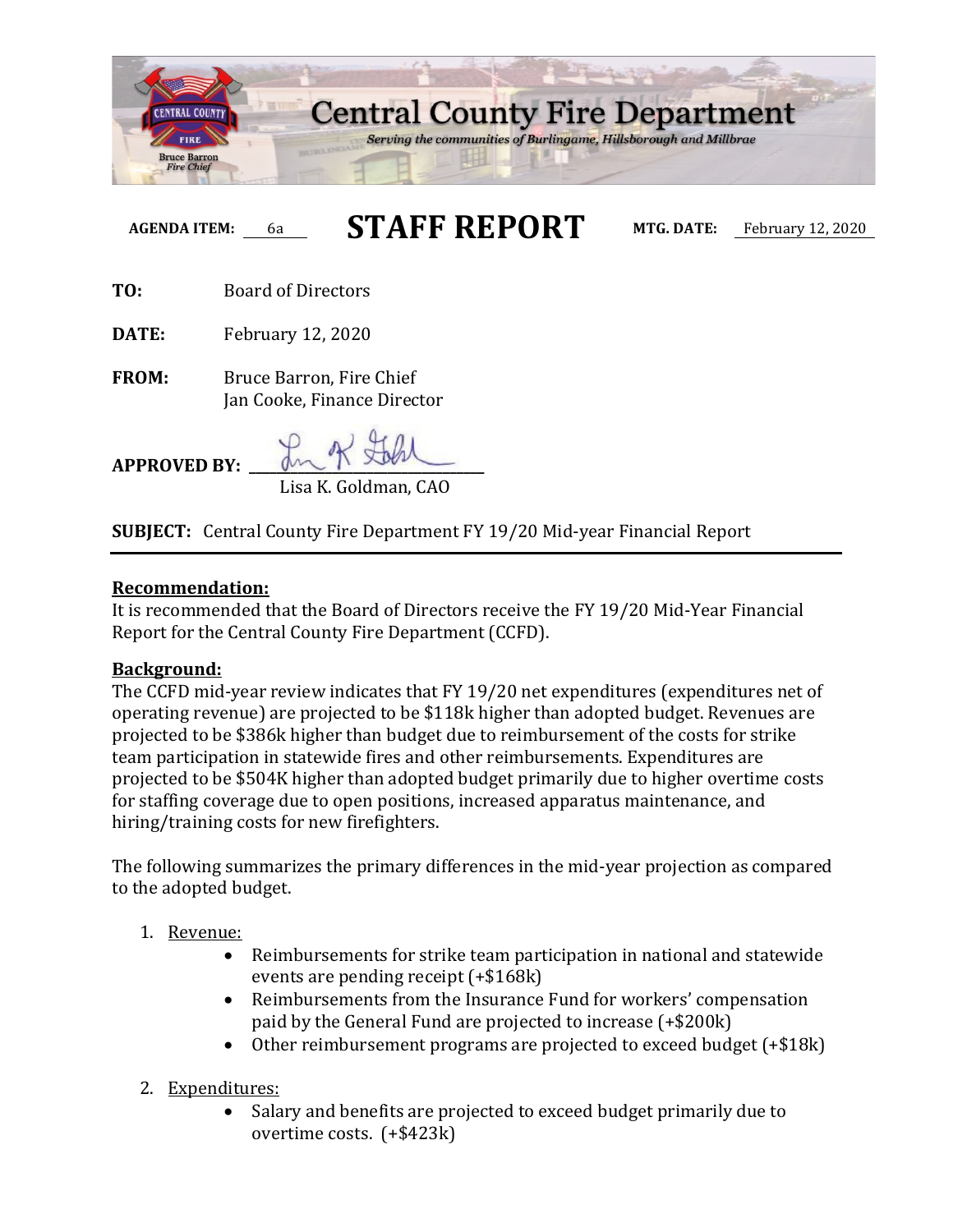- o Regular salaries are in line with budget. The financial impact of the new Fire Inspector position that the Board approved at the September 18, 2019 meeting is covered under the current budget due to vacancies.
- o The additional overtime costs are attributable to staffing coverage due to vacancies. (+\$419k)
- Materials and services are projected to be higher than budget by \$82k, primarily for increased apparatus maintenance (+\$50k), upgrades to fire stations (+\$20k), additional new hire training/hiring costs (+\$23k). These expenditures are somewhat offset by lower supplies/other costs (- \$11k).
- 3. Contributions:
	- The mid-year projection shows increases in the contributions from the cities as follows: Burlingame \$51k, Hillsborough \$34k, and Millbrae \$37k. There are sufficient reserves to cover these variances, and no additional charge will be billed at this time.

## **Fiscal Impact:**

There is no fiscal impact associated with receiving this report.

### **Attachments:**

1. CCFD Mid-Year Financial Report for FY19/20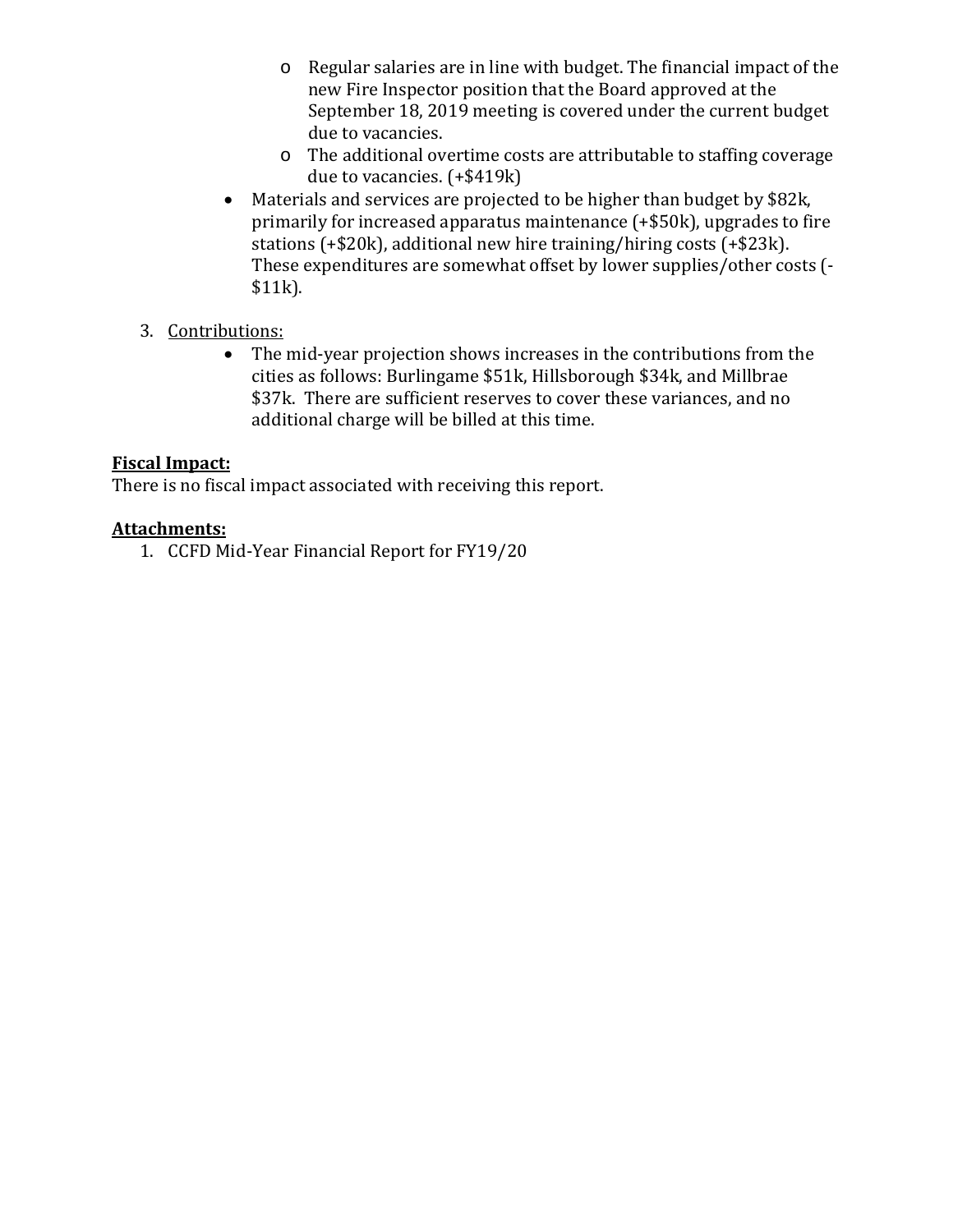### **MID-YEAR PROJECTION - FISCAL YEAR 2019-2020 CENTRAL COUNTY FIRE DEPARTMENT GENERAL FUND**

|                                                                    | Α                                     |                                             | в                                  | B - A                                                       |
|--------------------------------------------------------------------|---------------------------------------|---------------------------------------------|------------------------------------|-------------------------------------------------------------|
|                                                                    | Adopted<br><b>Budget</b><br>2019-2020 | Year to Date<br>as of 12/31/19<br>2019-2020 | Revised<br>Projection<br>2019-2020 | \$ Change 19/20<br><b>Projection versus</b><br>19/20 Budget |
| <b>REVENUES:</b>                                                   |                                       |                                             |                                    |                                                             |
| PERMITS & LICENSES<br><b>Construction Permits</b>                  |                                       | \$<br>62,988                                | \$<br>225,000                      | \$                                                          |
| Fire Code Permit                                                   | 225,000<br>35,000                     | 12,659                                      | 35,000                             |                                                             |
| <b>Penalty Fees</b>                                                |                                       | 184                                         |                                    |                                                             |
| <b>Total Permits &amp; Licenses</b>                                | 260,000                               | 75,831                                      | 260,000                            |                                                             |
| <b>INTERGOVERNMENTAL REVENUES</b>                                  |                                       |                                             |                                    |                                                             |
| <b>Burlingame</b>                                                  | 11,566,359                            | 6,698,041                                   | 11,617,885                         | 51,526                                                      |
| Hillsborough                                                       | 7,710,906                             | 4,465,363                                   | 7,745,257                          | 34,351                                                      |
| Millbrae<br>Sub-total from Partner Cities                          | 7,397,241<br>26,674,506               | 4,280,059<br>15,443,463                     | 7,434,046<br>26,797,188            | 36,805<br>122,682                                           |
| ALS JPA                                                            | 271,236                               | 133,390                                     | 266,780                            | (4, 456)                                                    |
| Joint Training Program                                             | 118,352                               | 59,176                                      | 118,352                            | $\overline{\phantom{a}}$                                    |
| Sub-total from Other Agencies                                      | 389,588                               | 192,566                                     | 385,132                            | (4, 456)                                                    |
| <b>Total Intergovernment Revenues</b>                              | 27,064,094                            | 15,636,029                                  | 27,182,320                         | 118,226                                                     |
| CHARGES FOR SERVICES                                               |                                       |                                             |                                    |                                                             |
| Fire Plan Review<br>Inspections/ReInspections                      | 95,000<br>155,000                     | 32,042<br>53,251                            | 95,000<br>155,000                  |                                                             |
| After Business Hours/Unscheduled                                   |                                       | 369                                         |                                    |                                                             |
| Fire Flow Inspection                                               | 1,182                                 | 1,030                                       | 1,182                              |                                                             |
| Alternate Means of Protection                                      | 2,070                                 | 2,324                                       | 2,070                              |                                                             |
| <b>WUI Fees</b>                                                    |                                       | ÷,                                          |                                    |                                                             |
| Station 34 Mechanic Shop                                           | 75,000                                | $\blacksquare$                              | 75,000                             |                                                             |
| <b>Total Charges for Services</b>                                  | 328,252                               | 89,016                                      | 328,252                            | ÷.                                                          |
| <b>OTHERS</b><br><b>Workers Compensation Reimb</b>                 | 350,000                               | 175,000                                     | 550,000                            | 200,000                                                     |
| Others Reimb Revenue                                               | 90,462                                |                                             | 108,042                            | 17,580                                                      |
| <b>Investment Earnings</b>                                         | 299                                   | 101                                         | 299                                |                                                             |
| <b>Strike Team Reimbursement</b>                                   |                                       |                                             | 168,500                            | 168,500                                                     |
| Donations & Other Contributions                                    |                                       |                                             |                                    |                                                             |
| Miscellaneous                                                      | 35,436                                | 18,833                                      | 35,436                             |                                                             |
| Imaging/Microfiche Services<br><b>Total Others</b>                 | 476,197                               | 110<br>194,044                              | 110<br>862,387                     | 110<br>386,190                                              |
| <b>TOTAL REVENUES</b>                                              | \$<br>28,128,543                      | \$<br>15,994,920                            | \$<br>28,632,959                   | \$<br>504,416                                               |
|                                                                    |                                       |                                             |                                    |                                                             |
| <b>EXPENDITURES:</b><br><b>SALARIES &amp; BENEFITS</b>             |                                       |                                             |                                    |                                                             |
| Regular Salaries - Safety                                          | \$<br>10,453,691 \$                   | 5,535,443                                   | \$<br>10,453,691                   |                                                             |
| Regular Salaries - Non Safety                                      | 1,113,509                             | 536,324                                     | 1,113,509                          |                                                             |
| <b>Part-time Salaries</b>                                          | 30,000                                | 2,993                                       | 3,000                              | (27,000)                                                    |
| Overtime:                                                          | 1,835,425                             | 1,802,572                                   | 2,254,853                          | 419,428                                                     |
| Disability Leave                                                   | 300,000                               | 324,148                                     | 324,148                            | 24,148                                                      |
| Vacation Leave                                                     | 754,000                               | 497,493                                     | 754,000                            |                                                             |
| Sick Leave<br>Family Sick Leave/Bereavement                        | 282,425<br>155,000                    | 113,439<br>40,922                           | 225,000<br>100,000                 | (57, 425)<br>(55,000)                                       |
| Special Assignment                                                 | 125,000                               | 111,178                                     | 125,000                            |                                                             |
| Shop Mechanic                                                      | 5,000                                 | 1,562                                       | 5,000                              |                                                             |
| Reimbursable                                                       | 14,000                                | 6,125                                       | 14,000                             |                                                             |
| Strike Team - Reimbursable                                         |                                       | 78,813                                      | 78,813                             | 78,813                                                      |
| Miscellaneous                                                      | 200,000                               | 628,892                                     | 628,892                            | 428,892                                                     |
| Holiday Pay                                                        | 508,097                               | 259,516                                     | 508,097                            |                                                             |
| <b>FLSA</b><br>Uniform Allowance                                   | 254,050<br>68,870                     | 129,593<br>34,166                           | 254,050<br>68,870                  |                                                             |
| Medicare/FICA                                                      | 179,094                               | 116,774                                     | 179,094                            |                                                             |
| <b>PERS Retirement</b>                                             | 4,712,403                             | 3,730,904                                   | 4,712,403                          |                                                             |
| Health Insurance                                                   | 1,716,536                             | 863,583                                     | 1,716,536                          |                                                             |
| Dental Insurance                                                   | 151,301                               | 75,651                                      | 151,301                            |                                                             |
| Vision                                                             | 27,323                                | 13,662                                      | 27,323                             |                                                             |
| Life Insurance                                                     | 24,083                                | 10,040                                      | 24,083                             |                                                             |
| Long-term Disability Insurance<br><b>Retirement Health Savings</b> | 6,020<br>97,321                       | 3,133<br>78,659                             | 6,020<br>97,321                    |                                                             |
| Technology and Wellness Benefit                                    | 9,000                                 | 12,690                                      | 9,000                              |                                                             |
| Health Insurance - Retirees                                        | 1,528,000                             | 324,600                                     | 1,528,000                          |                                                             |
| <b>Workers' Compensation</b>                                       | 1,800,000                             | 900,000                                     | 1,800,000                          |                                                             |
| Vacation Leave Buyout                                              | 91,000                                | 25,209                                      | 91,000                             |                                                             |
| Sick Leave Buyout                                                  | 80,000                                | 12,500                                      | 80,000                             |                                                             |
| Leave payouts at retirement                                        | 240,000                               | 185,739                                     | 240,000                            |                                                             |
| Other Payroll Charges<br>Admin Leave Payout                        | 4,375                                 | 1,400<br>34,763                             | 34,763                             | 30,388                                                      |
| <b>Total Salaries &amp; Benefits</b>                               | 24,930,098                            | 14,689,913                                  | 25,352,914                         | 422,816                                                     |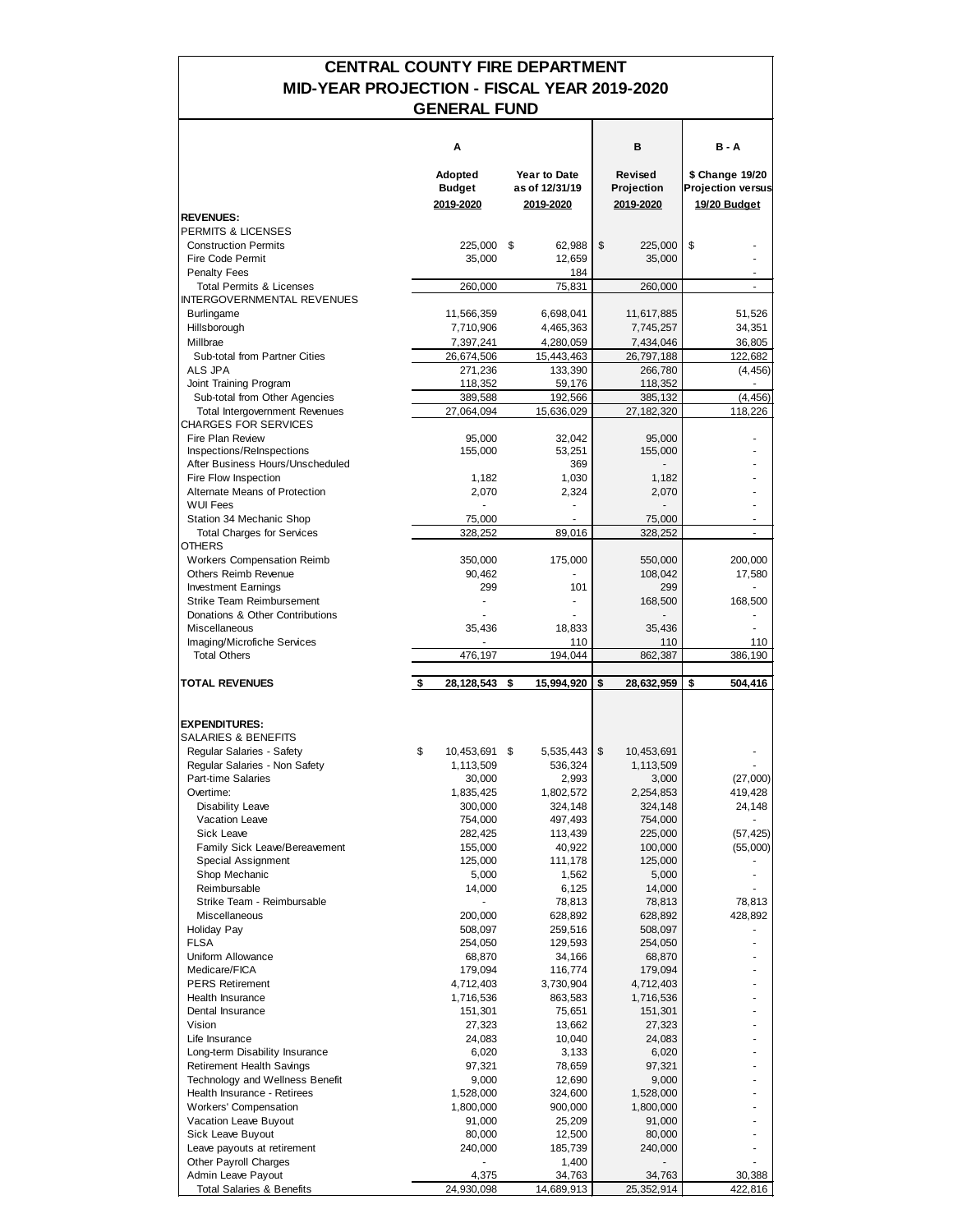|                                          | A                                     |                                                    | в                                  | B - A                                                       |
|------------------------------------------|---------------------------------------|----------------------------------------------------|------------------------------------|-------------------------------------------------------------|
|                                          | Adopted<br><b>Budget</b><br>2019-2020 | <b>Year to Date</b><br>as of 12/31/19<br>2019-2020 | Revised<br>Projection<br>2019-2020 | \$ Change 19/20<br><b>Projection versus</b><br>19/20 Budget |
| <b>MATERIALS &amp; SERVICES:</b>         |                                       |                                                    |                                    |                                                             |
| Office Expense                           | 21.540                                | 11,903                                             | 21.540                             |                                                             |
| <b>Expendable Supplies</b>               | 30,900                                | 19,639                                             | 30,900                             |                                                             |
| Postage Expense                          | 3,605                                 | 1,055                                              | 3,605                              |                                                             |
| <b>EMS Supplies</b>                      | 15,000                                | 8,193                                              | 15,000                             |                                                             |
| <b>Respiratory Equipment Expense</b>     | 29,200                                | 986                                                | 29,200                             |                                                             |
| <b>Small Tools</b>                       | 86,000                                | 15,435                                             | 86,000                             |                                                             |
| <b>Public Education</b>                  | 10,000                                | 231                                                | 10,000                             |                                                             |
| Safety Equipment                         | 115,000                               | 41,316                                             | 115,000                            |                                                             |
| Uniform Supplies                         | 6,000                                 | 4,902                                              | 6,000                              |                                                             |
| Communications                           | 63,000                                | 29,981                                             | 63,000                             |                                                             |
| <b>Utilities</b>                         | 95,000                                | 41,530                                             | 95,000                             |                                                             |
| <b>Building/Grounds/Facilities Maint</b> | 200,000                               | 30,688                                             | 220,000                            | 20,000                                                      |
| Gas, Diesel, Oil                         | 78,280                                | 23,770                                             | 78,280                             |                                                             |
| Apparatus Maintenance (CCFD)             | 130,000                               | 77,442                                             | 180,000                            | 50,000                                                      |
| Hose and Nozzles                         | 20,000                                | 138                                                | 20,000                             |                                                             |
| <b>WUI Program</b>                       | 100,000                               |                                                    | 100,000                            |                                                             |
| Radio Maintenance                        | 21,900                                | 1,634                                              | 15,500                             | (6, 400)                                                    |
| <b>Contractual Services</b>              | 442,162                               | 151,969                                            | 442,162                            | ٠                                                           |
| <b>Legal Services</b>                    | 40,685                                | 13,215                                             | 40,685                             |                                                             |
| Auditing                                 | 15,000                                | 11,361                                             | 15,000                             |                                                             |
| Mechanic Shop Service Agreement          | 67,500                                | 19,985                                             | 67,500                             |                                                             |
| Mechanic Shop (Stock)                    | 7,000                                 | 4,785                                              | 9,000                              | 2,000                                                       |
| <b>WUI Program</b>                       | 100,000                               | 13,621                                             | 100,000                            |                                                             |
| Dues & Subscriptions                     | 9,116                                 | 4,214                                              | 9,116                              |                                                             |
| Travel, Conferences & Meetings           | 18,000                                | 5,925                                              | 18,000                             |                                                             |
| HR (Hiring etc)                          | 20,000                                | 19,311                                             | 26,000                             | 6,000                                                       |
| Training & Safety                        | 83,000                                | 53,456                                             | 100,000                            | 17,000                                                      |
| <b>Emergency Preparedness</b>            | 10,000                                | 1,380                                              | 10,000                             |                                                             |
| <b>Wellness &amp; Safety</b>             | 32,000                                | 2,003                                              | 32,000                             |                                                             |
| Weed Abatement                           | 1,500                                 | 9,150                                              | 1,500                              |                                                             |
| Liability, property and other insurances | 95,057                                | 95,583                                             | 95,057                             |                                                             |
| Computer, Telephone & Other IT Costs     | 60,000                                | 38,110                                             | 60,000                             |                                                             |
| <b>Miscellaneous</b>                     | 22,000                                | 5,068                                              | 15,000                             | (7,000)                                                     |
| <b>Total Materials and Services</b>      | 2,048,445                             | 757,979                                            | 2,130,045                          | 81,600                                                      |
| <b>TOTAL OPERATIONS COST</b>             | 26,978,543                            | 15,447,892                                         | 27,482,959                         | 504,416                                                     |
| CAPITAL:                                 |                                       |                                                    |                                    |                                                             |
| Transfer to Capital Project Fund         | 200,000                               | 100,000                                            | 200,000                            |                                                             |
| Transfer to Vehicle Replacement Fund     | 950,000                               | 475,000                                            | 950,000                            |                                                             |
| <b>Total Capital Outlay/Reserve</b>      | 1,150,000                             | 575,000                                            | 1,150,000                          |                                                             |
| <b>TOTAL EXPENDITURES</b>                | 28,128,543 \$                         | 16,022,892                                         | \$<br>28,632,959                   | \$<br>504,416                                               |
| NET EXCESS (DEFICIT) REV. OVER EXPEND.   | $\blacksquare$                        |                                                    | $\overline{\phantom{a}}$           | 0                                                           |
| <b>BEGINNING FUND BALANCE</b>            | 1,203,793                             | 1,203,793                                          | 1,203,793                          |                                                             |
| <b>ENDING FUND BALANCE</b>               | \$<br>1,203,793                       | \$<br>1,203,793                                    | \$<br>1,203,793                    | $\mathbf 0$<br>\$                                           |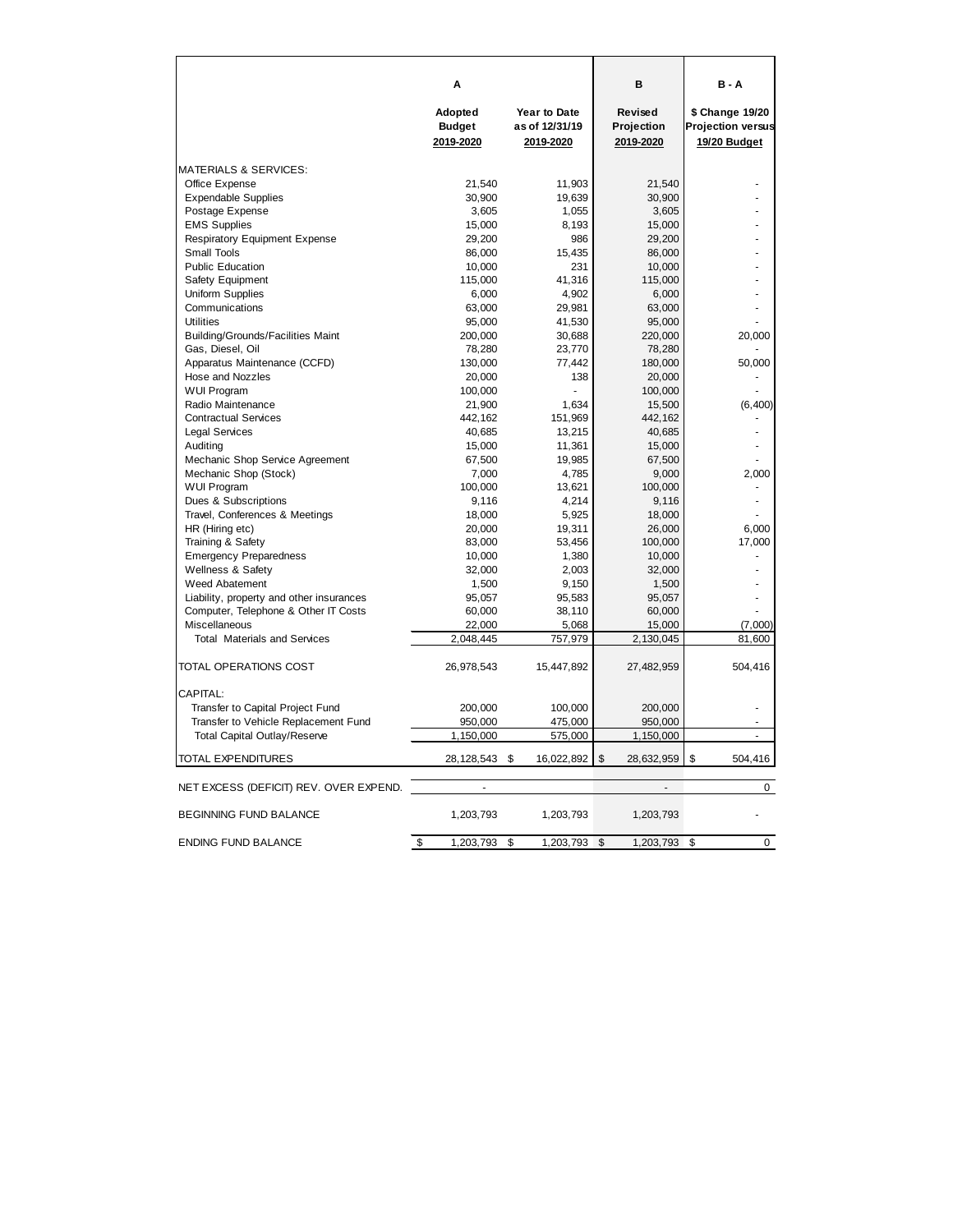

**AGENDA ITEM:** 6b **STAFF REPORT MTG. DATE:** February 12, 2020

**TO:** Board of Directors

**DATE:** February 12, 2020

**FROM:** Bruce Barron, Fire Chief

**APPROVED BY: \_\_\_\_\_\_\_\_\_\_\_\_\_\_\_\_\_\_\_\_\_\_\_\_\_\_\_\_\_**

Lisa K. Goldman, CAO

**SUBJECT:** Approval to Pay the Tablet Command Invoice for Software

### **Recommendation:**

Staff recommends that the Board of Directors approve payment for the invoice received for Tablet Command software.

### **Background:**

Tablet Command is standardized operational software that the San Mateo County Fire Chiefs have approved for use. Since the Tablet Command software is implemented through the Mobile Device Management (MDM), the most efficient and cost-effective way to pay for the software is for CCFD to pay and then invoice the other San Mateo County Fire Agencies along with the MDM. The CCFD Board of Directors previously approved the Tablet Command software at the April 13, 2016 meeting. Due to an increase in the number of apparatus and licenses for the software, the dollar amount of the invoice has increased and requires approval from the Board.

CCFD currently hosts the MDM system software for the tablets on all fire engines in San Mateo County. It was found that implementing this software across the county would be far more cost effective and would maintain standardization. CCFD will invoice all participating agencies for their share.

### **Fiscal Impact:**

The dollar amount of the invoice is \$76,080 and is accounted for in the FY19/20 budget under contractual services. The CCFD share of this amount is \$7,514.

## **Attachments:**

1. Tablet Command invoice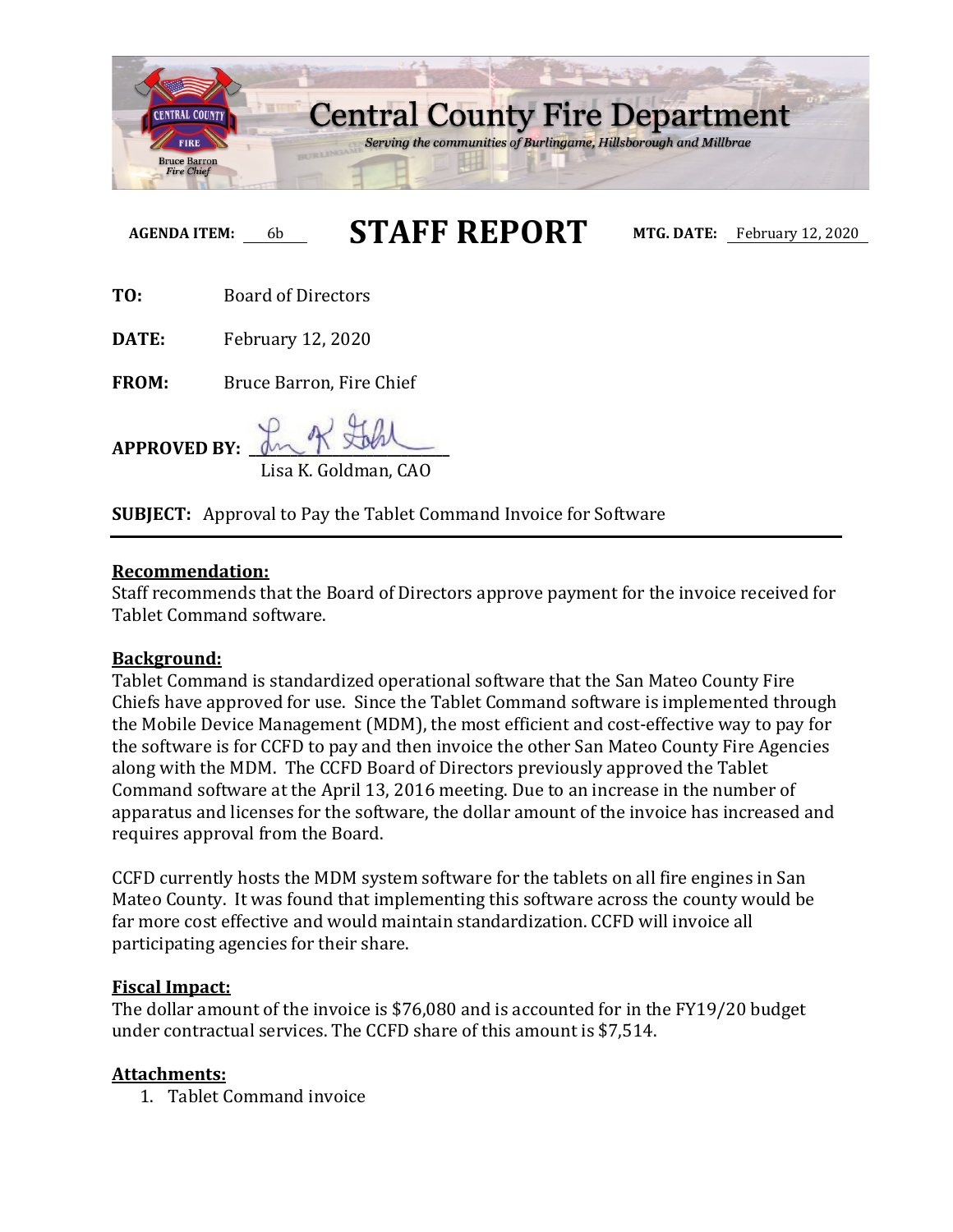# **INVOICE**

San Mateo County Fire Chiefs Association c/o Central County Fire Department 1399 Rollins Road BURLINGAME CA 94010 UNITED STATES OF AMERICA



**Invoice Date** Jan 29, 2020

**Invoice Number** INV-0303

Tablet Command PO Box 151467 San Rafael, CA 94915

**Reference** Tablet Command 2020 Service

| <b>Description</b>                                                                                                      | Quantity | <b>Unit Price</b> | <b>Discount</b> | <b>Amount USD</b> |
|-------------------------------------------------------------------------------------------------------------------------|----------|-------------------|-----------------|-------------------|
| Tablet Command Enterprise Pro 2 Way<br><b>Agency License Annual Subscription</b>                                        | 1.00     | 1,250.00          | 20.00%          | 1,000.00          |
| Tablet Command Enterprise Pro 2 Way<br>CAD Integration Annual Subscription                                              | 1.00     | 2,500.00          | 20.00%          | 2,000.00          |
| TC Mobile End User License Annual Subscription<br>$1 - 50$ users<br>iPhone / Android<br>(250 current users)             | 5.00     | 500.00            | 100.00%         | 0.00              |
| Tablet Command Enterprise Pro 1 Way End User License Annual<br>Subscription<br>San Bruno Fire Department                | 11.00    | 450.00            | 20.00%          | 3,960.00          |
| Tablet Command Enterprise Pro 1 Way End User License Annual<br>Subscription<br>San Mateo County Consolidated            | 19.00    | 450.00            | 20.00%          | 6,840.00          |
| Tablet Command Enterprise Pro 1 Way End User License Annual<br>Subscription<br>San Mateo County Fire                    | 19.00    | 450.00            | 20.00%          | 6,840.00          |
| Tablet Command Enterprise Pro 1 Way End User License Annual<br>Subscription<br>South San Francisco Fire Department      | 22.00    | 450.00            | 20.00%          | 7,920.00          |
| Tablet Command Enterprise Pro 1 Way End User License Annual<br>Subscription<br><b>Woodside Fire Protection District</b> | 19.00    | 450.00            | 20.00%          | 6,840.00          |
| Tablet Command Enterprise Pro 1 Way End User License Annual<br>Subscription<br><b>Colma Fire Protection District</b>    | 5.00     | 450.00            | 20.00%          | 1,800.00          |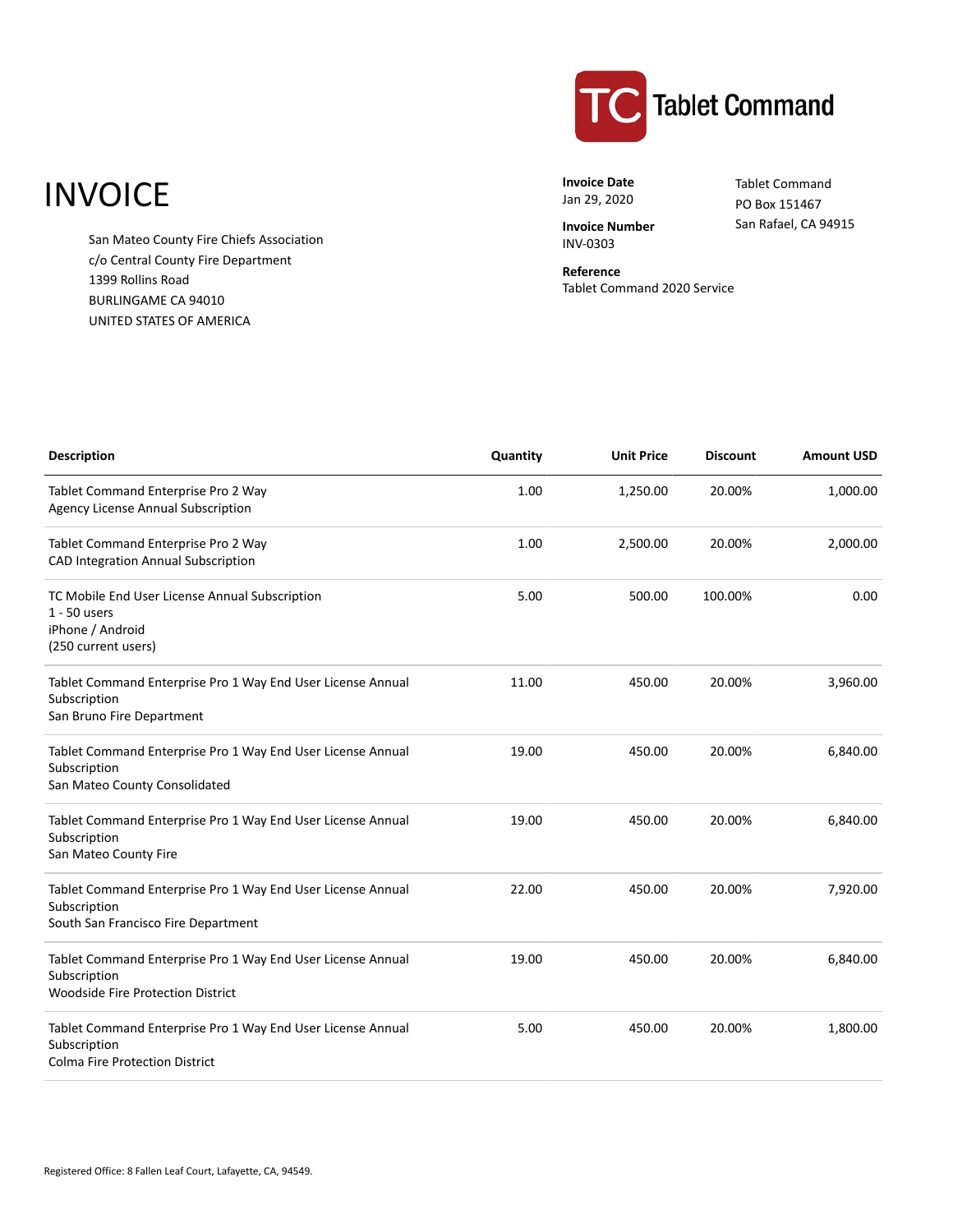| <b>Description</b>                                                                                                                                    | Quantity | <b>Unit Price</b>                           | <b>Discount</b> | <b>Amount USD</b> |
|-------------------------------------------------------------------------------------------------------------------------------------------------------|----------|---------------------------------------------|-----------------|-------------------|
| Tablet Command Enterprise Pro 1 Way End User License Annual<br>Subscription<br>Life Flight                                                            | 1.00     | 450.00                                      | 20.00%          | 360.00            |
| Tablet Command Enterprise Pro 1 Way End User License Annual<br>Subscription<br>Central County Fire Department                                         | 20.00    | 450.00                                      | 20.00%          | 7,200.00          |
| Tablet Command Enterprise Pro 1 Way End User License Annual<br>Subscription<br>Central County Fire Department<br>Spare Station Devices - 50% discount | 8.00     | 225.00                                      | 20.00%          | 1,440.00          |
| Tablet Command Enterprise Pro 1 Way End User License Annual<br>Subscription<br>Coastside Fire Department                                              | 7.00     | 450.00                                      | 20.00%          | 2,520.00          |
| Tablet Command Enterprise Pro 1 Way End User License Annual<br>Subscription<br>Kings Mountain Fire Department                                         | 1.00     | 450.00                                      | 20.00%          | 360.00            |
| Tablet Command Enterprise Pro 1 Way End User License Annual<br>Subscription<br><b>Menlo Park Fire Protection District</b>                             | 30.00    | 450.00                                      | 20.00%          | 10,800.00         |
| Tablet Command Enterprise Pro 1 Way End User License Annual<br>Subscription<br>North County Fire Authority                                            | 21.00    | 450.00                                      | 20.00%          | 7,560.00          |
| Tablet Command Enterprise Pro 1 Way End User License Annual<br>Subscription<br><b>Public Safety Communications</b>                                    | 4.00     | 450.00                                      | 20.00%          | 1,440.00          |
| Tablet Command Enterprise Pro 1 Way End User License Annual<br>Subscription<br>Redwood City Fire Department                                           | 20.00    | 450.00                                      | 20.00%          | 7,200.00          |
| Service Term<br>2/1/2020 - 1/31/2021                                                                                                                  |          |                                             |                 |                   |
|                                                                                                                                                       |          | Subtotal (includes a discount of 21,520.00) |                 | 76,080.00         |

**TOTAL USD 76,080.00**

**Due Date: Feb 28, 2020**

\* \* \* \* \* Please note our remit address has changed to: PO Box 151467 San Rafael, CA 94915

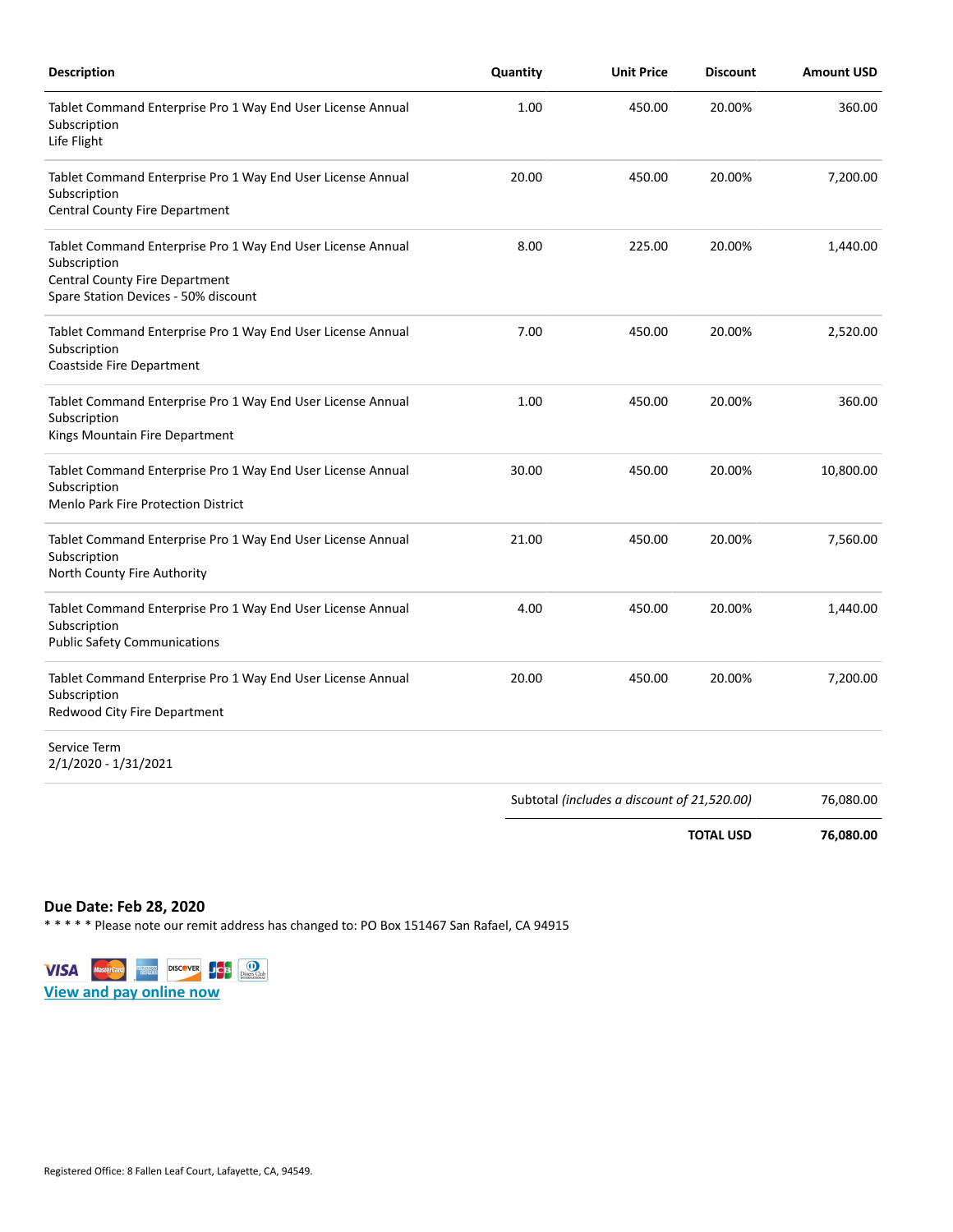# PAYMENT ADVICE

### To: Tablet Command PO Box 151467 San Rafael, CA 94915

| Customer<br><b>Invoice Number</b> | San Mateo County Fire Chiefs<br>Association<br>INV-0303 |
|-----------------------------------|---------------------------------------------------------|
| <b>Amount Due</b>                 | 76,080.00                                               |
| Due Date                          | Feb 28, 2020                                            |
| <b>Amount Enclosed</b>            |                                                         |

Enter the amount you are paying above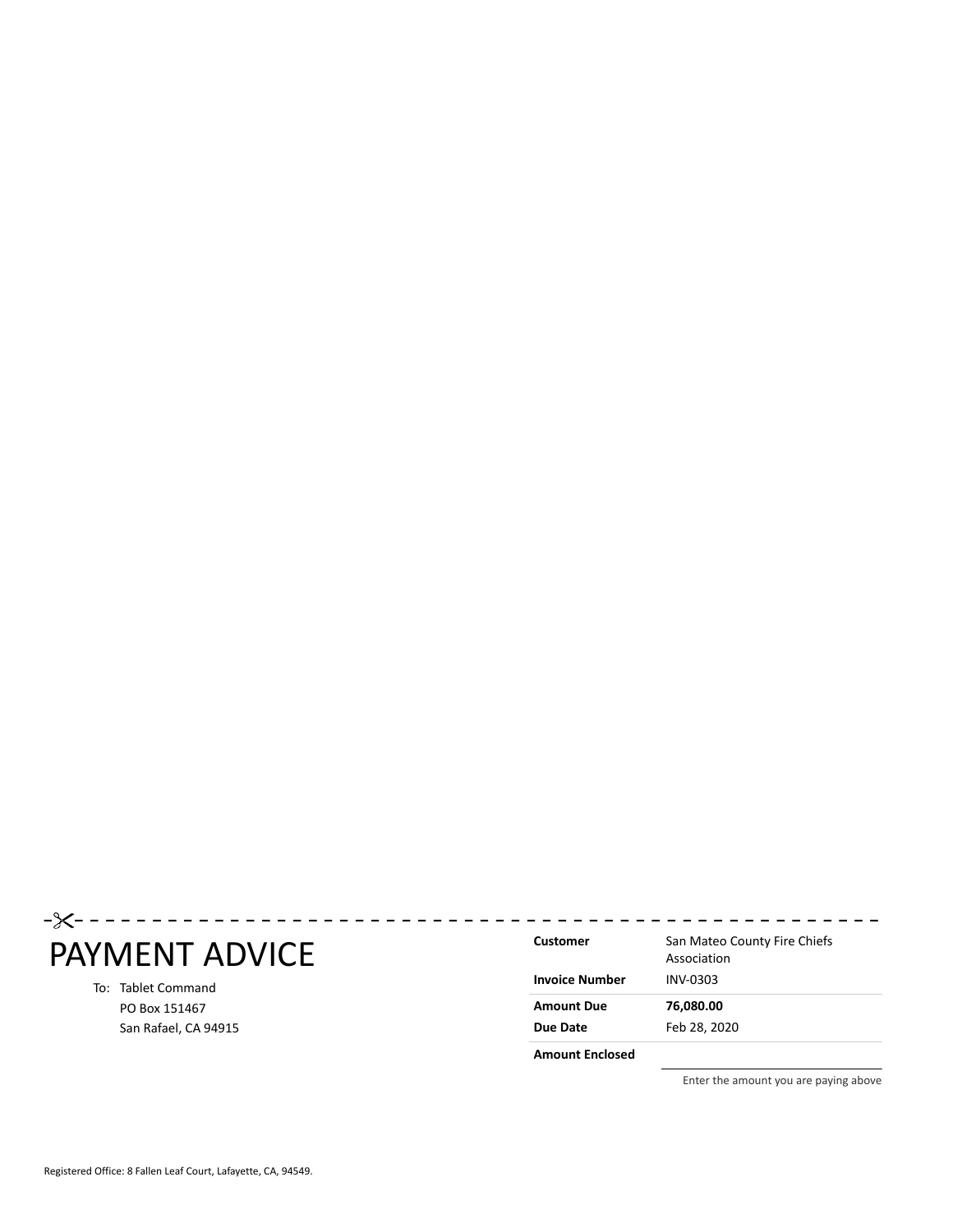

# **AGENDA ITEM:** 6c **STAFF REPORT MTG. DATE:** February 12, 2020

**TO:** Board of Directors

**DATE:** February 12, 2020

**FROM:** Jan Cooke, Finance Director Bruce Barron, Fire Chief

 $APPROVED$  **BY** Lisa K. Goldman, CAO

**SUBJECT:** Adopt a Resolution Authorizing Investment of Monies in the Local Agency Investment Fund

### **Recommendation:**

Adopt a resolution authorizing investment of monies in the Local Agency Investment Fund.

### **Background:**

Staff is proposing that the Central County Fire Department ("Department") invest its idle cash into investments in order to earn investment income on the monies. The Department currently uses a checking account for all monies. The Department has reserves for workers' compensation self-insurance, asset replacement, and other general purposes that can earn investment income.

The State of California Local Agency Investment Fund (LAIF) requires that the Department submit a list of Department staff authorized to deposit and withdraw money into, and out of, the State investment pool. On December 11, 2019, the Board adopted Resolution No. 19-30 authorizing the Finance Director/Treasurer to serve this role. After reviewing the application with LAIF, staff recommends adding two additional authorized positions, the Chief Administrative Officer and the Assistant Finance Director, to the LAIF account. Having more than one authorized position on the account provides better security and is a best practice. The proposed resolution, if adopted, will supersede Resolution No. 19-30.

### **Fiscal Impact:**

There is no fiscal impact associated with this agenda item.

### **Attachment:**

1. Resolution Authorizing Investment of Monies in the Local Agency Investment Fund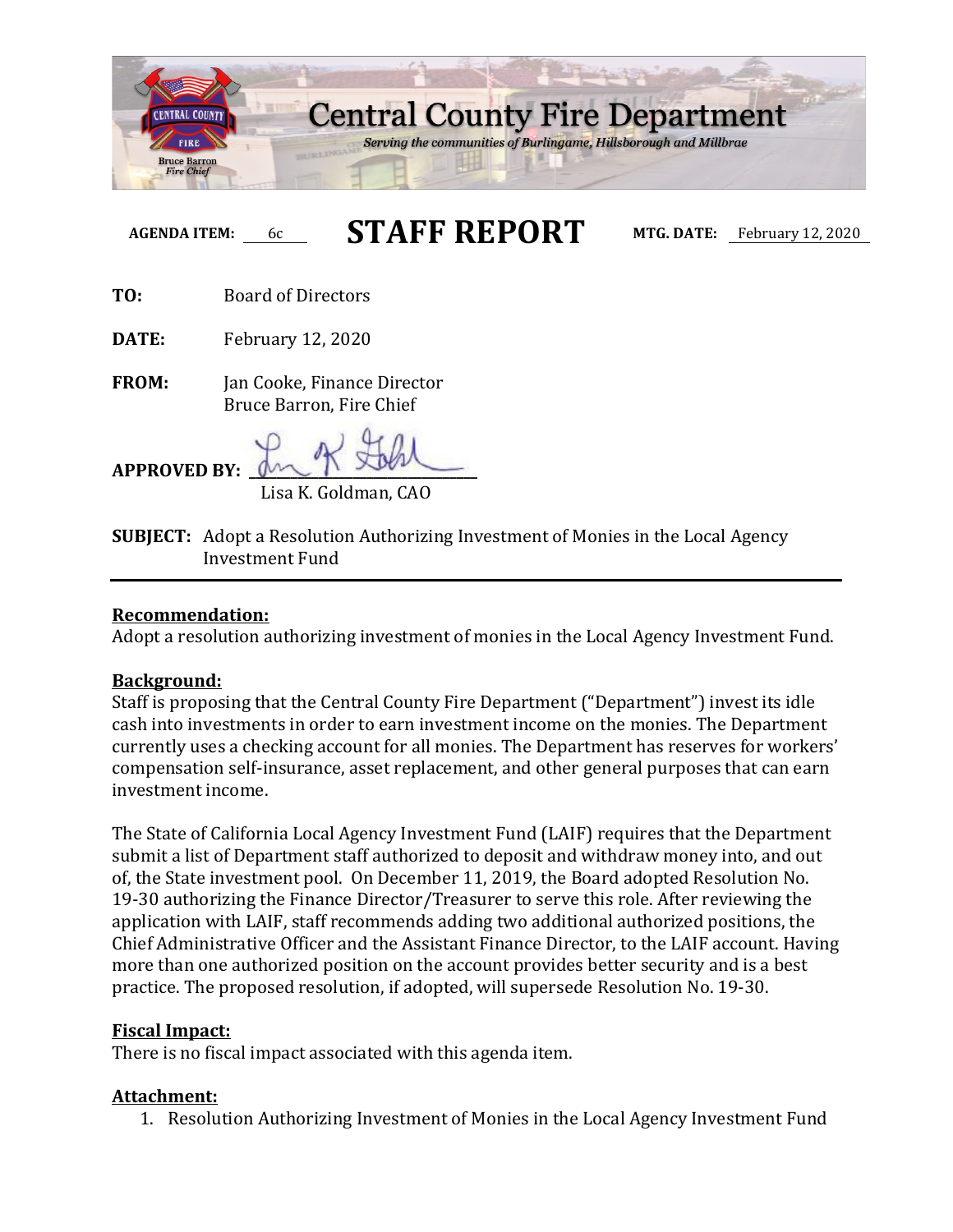### **RESOLUTION NO. 20-03**

### **A RESOLUTION OF THE BOARD OF DIRECTORS OF THE CENTRAL COUNTY FIRE DEPARTMENT AUTHORIZING INVESTMENT OF MONIES IN THE LOCAL AGENCY INVESTMENT FUND**

**RESOLVED,** by the Board of Directors of the Central County Fire Department, County of San Mateo, State of California that,

**WHEREAS,** the Local Agency Investment Fund is established in the State Treasury under Government Code section 16429.1 et. seq. for the deposit of money of a local agency for purposes of investment by the State Treasurer; and

**WHEREAS,** the Fire Board hereby finds that the deposit and withdrawal of money in the Local Agency Investment Fund in accordance with Government Code section 16429.1 et. seq. for the purpose of investment as provided therein is in the best interests of the Central County Fire Department.

**NOW THEREFORE, BE IT RESOLVED** that the Board of Directors of the Central County Fire Department hereby authorizes the deposit and withdrawal of Central County Fire Department monies in the Local Agency Investment Fund in the State Treasury in accordance with Government Code section 16429.1 et. seq. for the purpose of investment as provided therein.

### **BE IT FURTHER RESOLVED, as follows:**

Section 1. The following Central County Fire Department officers holding the titles(s) specific herein below or their successors in office are each hereby authorized to order the deposit or withdrawal of monies in the Local Agency Investment Fund and may execute and deliver any and all documents necessary or advisable in order to effectuate the purposes of the resolution and the transactions contemplated hereby:

| Jan Cooke, Finance Director/Treasure         | (signature) |
|----------------------------------------------|-------------|
| Lisa Goldman, Chief Administrative Officer   | (signature) |
| Richard Santiago, Assistant Finance Director | (signature) |

Section 2. This resolution shall remain in full force and effect until rescinded by the Central County Fire Department Board of Directors by resolution and a copy of the resolution rescinding this resolution is filed with the State Treasurer's Office.

Approved at a regular meeting of the Board of Directors at Burlingame City Hall, this 12th day of February, 2020.

> Signed: \_\_\_\_\_\_\_\_\_\_\_\_\_\_\_\_\_\_\_\_\_\_\_\_\_\_\_ Jess E. Benton, Chair

Attest:

Rubina Ellam, Secretary